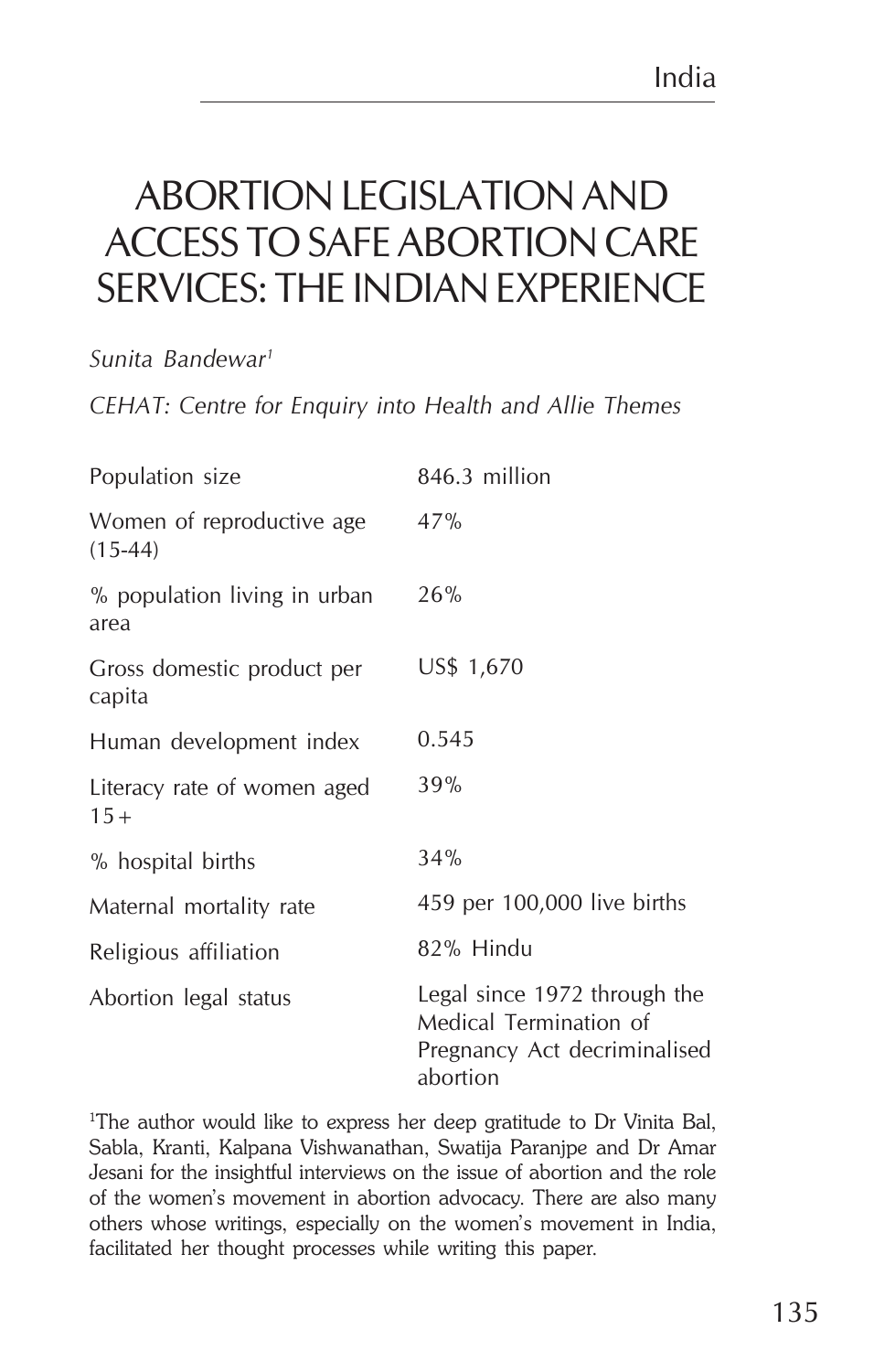# Introduction

The Medical Termination of Pregnancy (MTP) Act was passed in India in 1971. The Act, implemented in 1972, decriminalised abortion. The manner in which the Act is implemented remains inadequate, however, and the quality of care available to women seeking abortion care at institutions and elsewhere is very poor. This chapter presents a critique of the legislation, examines the process through which the Act came into being, provides information about current access and documents advocacy efforts aimed at improving access to safe, legal and affordable abortion care services.

The chapter is primarily a documentation of the abortion advocacy initiative of the group to which the author belongs and so relies considerably on personal knowledge and experience. Earlier writings on the MTP legislation and women's movement provided background material. Additional information on the role of the women's movement was obtained through interviews with representatives of women's organisations.

## The MTP act The content and the critique

Two aspects of the Act are particularly noteworthy. Firstly, the Indian legislation represented the first time in the world that abortion was made legal in cases of the failure of contraception. Secondly, the legislation did not require the husband's consent for abortion. Despite these strengths, the Act can be criticised for the power it gives medical practitioners. Other weaknesses are described below:

The Act stated that a termination up to twelve weeks had to be approved by a single registered medical practitioner, while it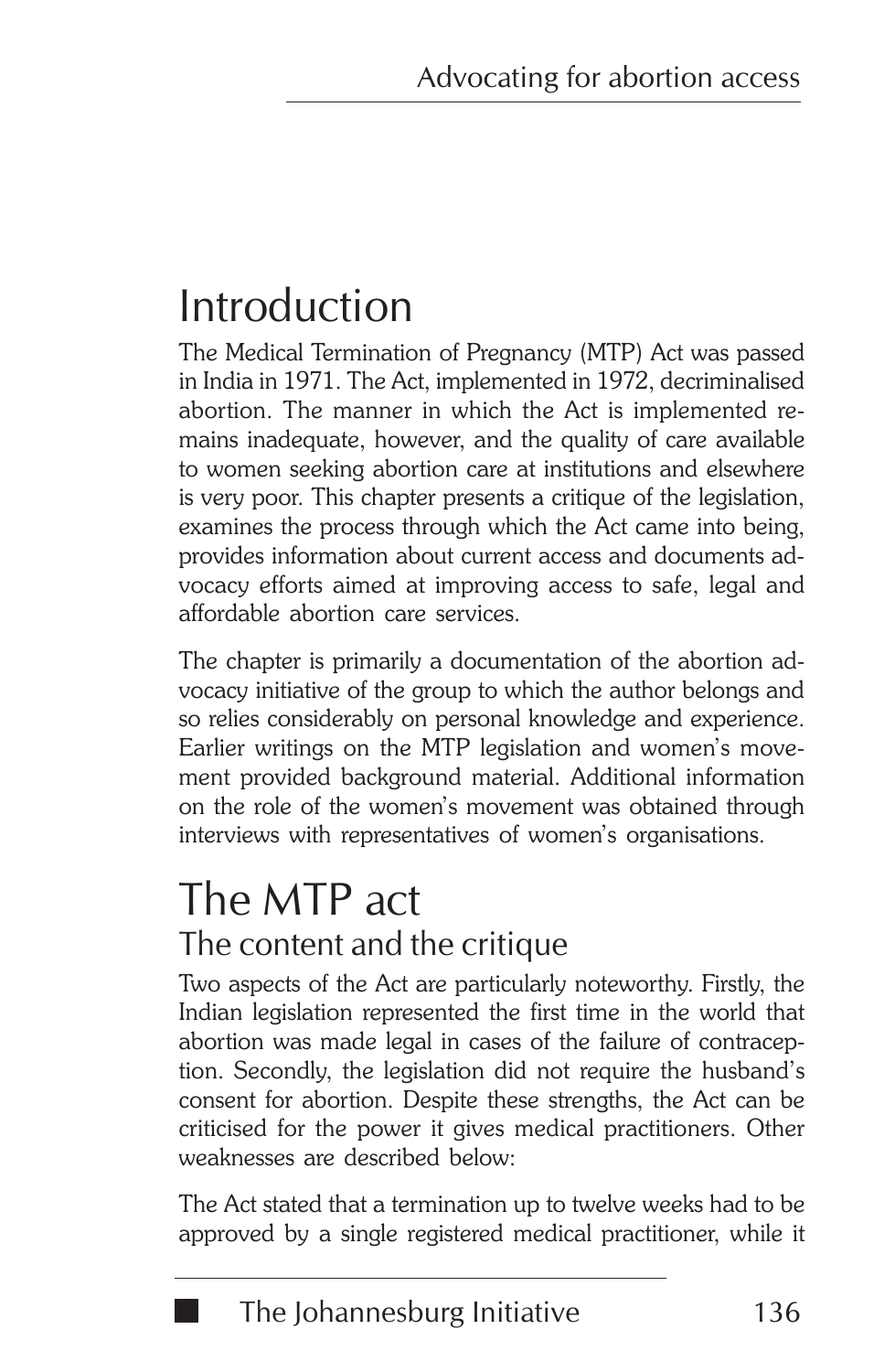needed the approval of two medical practitioners between twelve and twenty weeks. The practitioners had to testify that continuing the pregnancy would place the life or physical or mental health of the woman at risk, or that there was significant risk that the child would suffer from serious physical or mental abnormalities. Within these definitions, a pregnancy caused by rape was considered to pose a serious threat to the mental health of the woman, as was the failure of contraception.

While the Act was relatively liberal in its clauses, it established medical practitioners as the ultimate gatekeepers. Further, the fact that failure of contraception was only considered a just cause for married women was evidence of a moralistic position concerning women's sexuality which links the use of contraception with her marital status. This linkage precludes all other situations in which a woman may express her sexuality leading to an unwanted or unintended pregnancy.

The Act is open to differing interpretations by medical providers engaged in abortion care services. To date the interpretation of the law has been liberal. This could partly reflect the government's preoccupation with population control or the medical profession's commercial motivation. Nevertheless, the possibility remains that the Act could be interpreted restrictively without a singleword of the text being altered (Jesani and Iyer, 1993).

Few abortion care facilities are 'stand-alone'. Most are situated either in the general health care service facilities or in maternity care centres. The MTP Act specifies the need for abortion-specific instruments. The standards do not cover the other minimum physical standards at the health care facilities at which abortion care services are situated.

The only medical legislation which covers general minimum standards is the Bombay Nursing Home Act of 1949 which covers the urban area of the state of Maharashtra and other provincial legislation, such as the Tamil Nadu Private Clinical Establishments Regulation Act of 1997. In the absence of any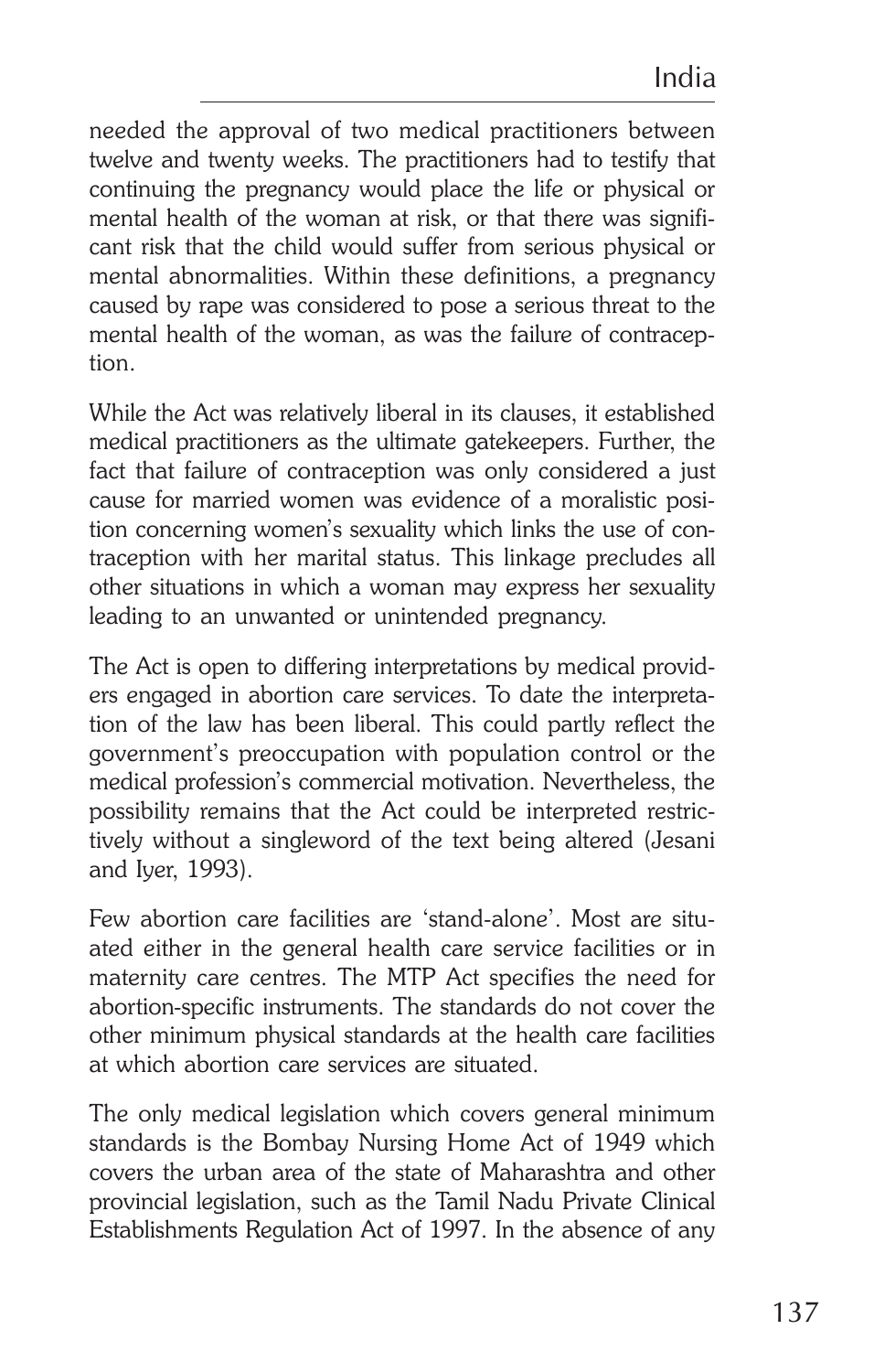monitoring system, research suggests that these laws mean little. They are also not applicable in all parts of the country.

The Act lays down the necessary qualifications and experience required of a medical practitioner to perform an abortion, but does not clarify the meaning of the concept 'assistance' when it states that the practitioner must have assisted in at least 25 cases. This could be interpreted as not requiring hands-on experience.

Further, the stipulated experience and training requirements focus exclusively on medical skills. Non-medical aspects, such as provider-client interactions, quality of information exchange and counselling, do not feature at all. These 'soft' aspects of service delivery have a special significance in abortion care services where the service provider must be in a position to interact with clients in a sensitive and humane manner.

The Act does not lay down any mechanism for those who aspire to learn MTP procedures.

# Implementation of the Act

The MTP Act details the reporting mechanism to be followed by heads of abortion care facilities, but does not delineate the responsibilities of government in terms of periodic inspection of institutions registered to provide abortion care services. It also does not provide mechanisms for monitoring illegal providers. The absence of these mechanisms could allow illegal abortion services to function with impunity.

This is not to suggest that the Act should be more strictly formulated, possibly restricting access to safe, legal and affordable abortion care services. Rather, the concern is that while a woman may not be denied abortion care, she will usually have no control over the quality of the care that she receives.

Perhaps the biggest problem is that basic health care services – leave alone abortion services – are inaccessible and unavailable to many in India. The MTP Act fails to make the right to access to abortion services a justiciable right. In reality, no law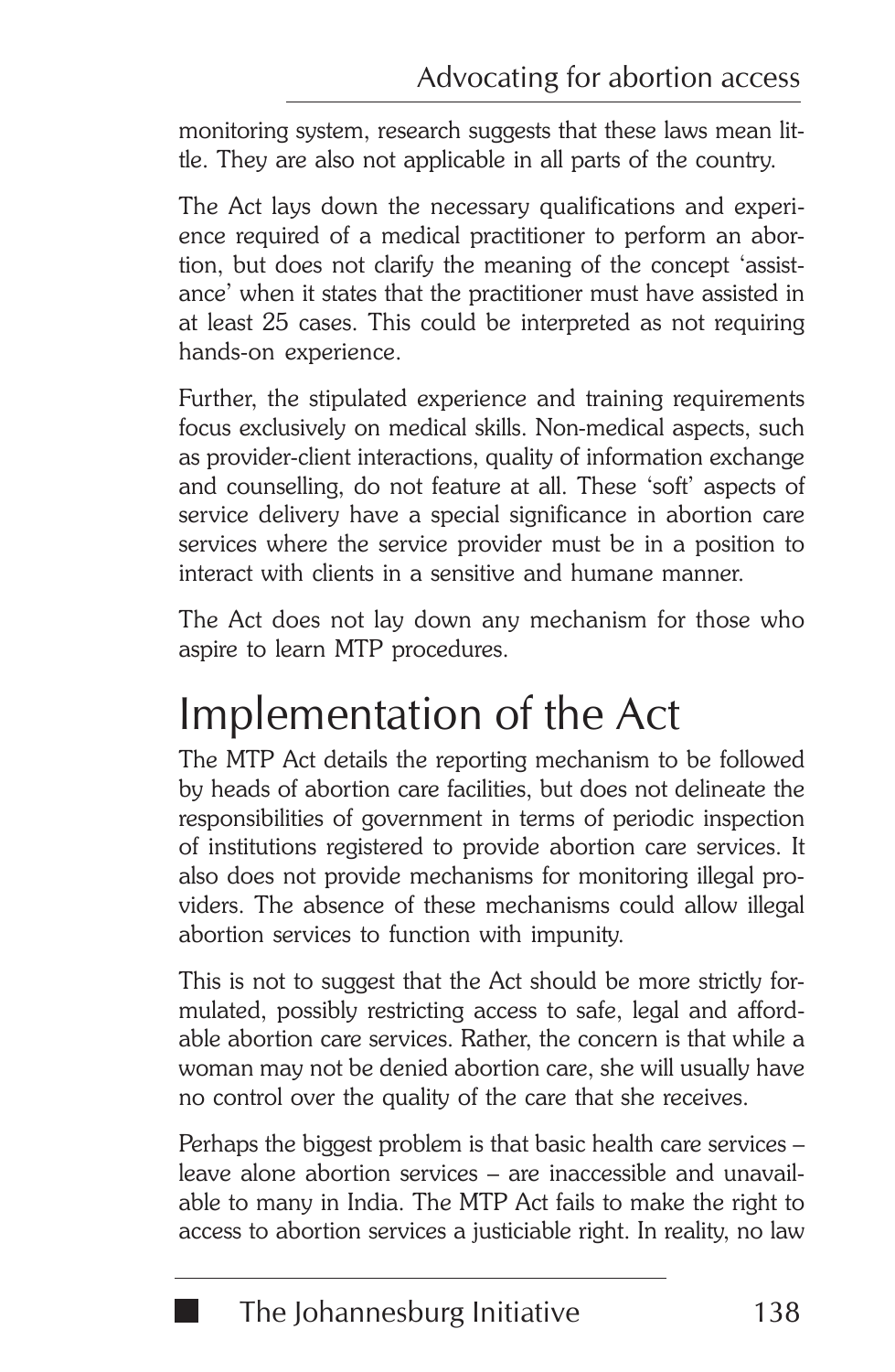can automatically create easy access and utilisation of the abortion services or automatically improve the quality of services until general health care services are easily accessed in India.

## The process of abortion legislation

In India, unlike in many other countries, the MTP abortion legislation was passed without much controversy or opposition. Liberalisation of abortion through the MTP Act occurred in India without it ever having been on the agenda of the women's movement. This section looks at how and why the Indian government played the initiating role.

### The Shah Committee

In 1964, the government's Central Family Planning Board expressed anxiety concerning the increasing number of induced abortions occurring under unsanitary conditions, which affected the health and life of the mother. On the recommendation of the board, the Ministry of Health constituted a committee to study the question of the legalisation of abortion. The committee was chaired by Shantital Shah, the then Minister for Health, Law and Judiciary in Maharashtra. Other members represented the Indian Medical Association, the Association of Medical Women in India, the Federation of Gynaecologists and Obstetricians, the Family Planning Association of India, the All India Women's Conference (AIWC), the Central Social Welfare Board, the Indian Council of Child Welfare and the Central Family Planning Institute. The mandate of the committee was to examine the legalisation of abortion in all its aspects – medical, social, legal and moral – and to make recommendations.

The Committee issued a questionnaire to all government ministries, state governments, members of the Planning Commission, members of parliament and state assemblies, central and state family planning boards and medical, social, legal, political and religious organisations throughout the country. A total of 570 questionnaires were returned. Of these, 64% came from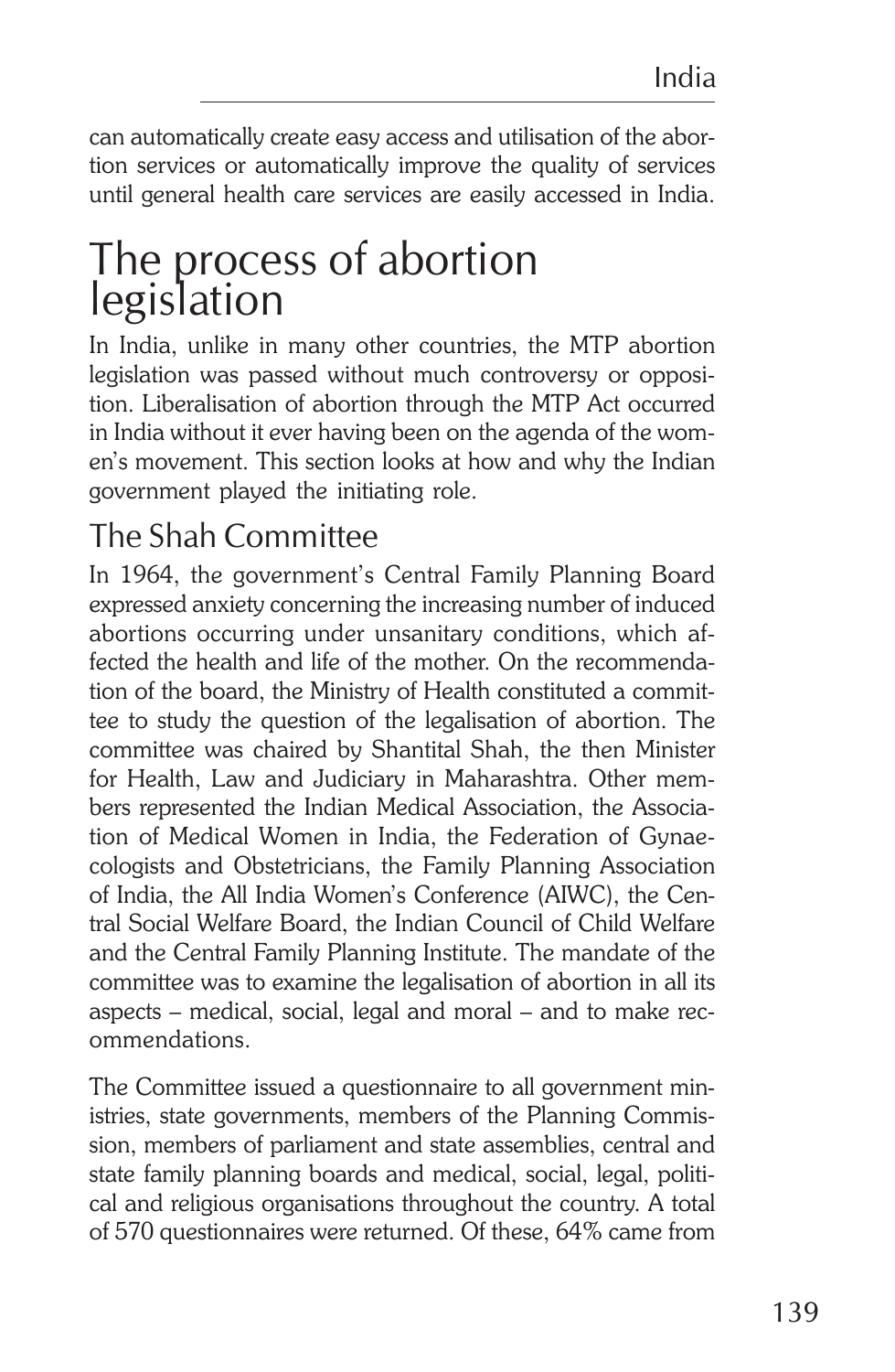members of the medical community and about 25% from welfare organisations, including family planning associations and women's organisations. Of the 570, only eight were from religious leaders.

- The broad areas covered in the questionnaire included:
- Estimates of induced and spontaneous abortion;
- Reasons for, and nature of, illegal abortions;
- Conditions under which abortion should be permitted;
- Whether and when mandatory sterilisation should be considered;
- Possible safeguard mechanisms in cases of legalised abortion;
- Whether unmarried women and widows should have access to abortion care services;
- Penalties to be imposed on unqualified abortion providers; and
- Religious and cultural issues.

The committee was established as a result of concern around public health, morbidity and mortality. The issue of women's right to abortion was not reflected in appointing the committee. It was also not reflected in its recommendations. The areas covered in the questionnaire show that committee members were concerned about (a) abortion procedures by 'unqualified' people under unhygienic conditions, (b) unsafe abortion-related mortality and morbidity and (c) the rate of population growth.

The committee was dominated by bureaucrats and medical professionals, with the exception of the AIWC – one of the early initiatives in support of women's issues. The AIWC was ideologically close to what was then the largest nationalist political party, which had emerged out of the struggle for independence. Beyond the AIWC, it seems that family planning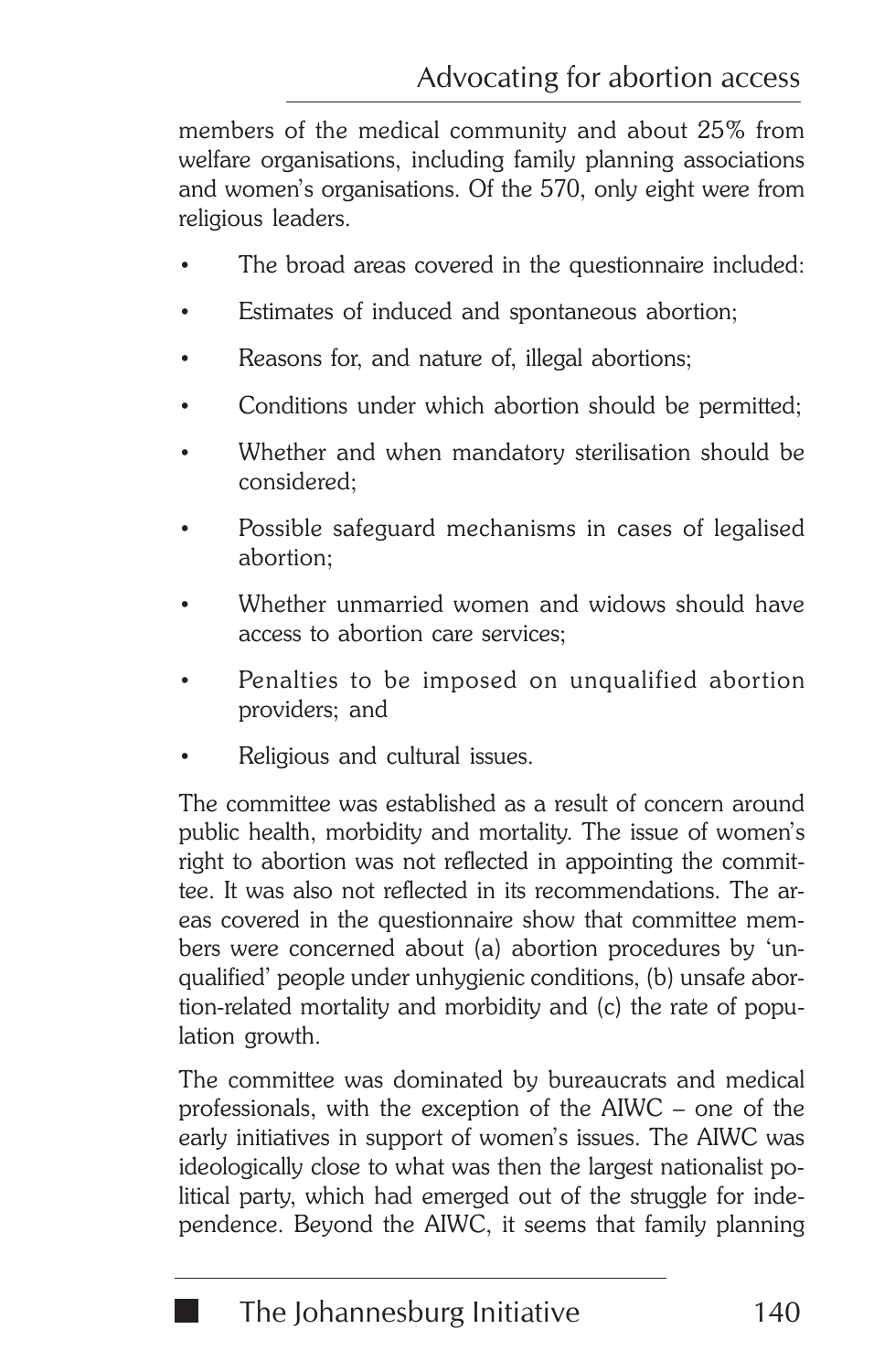associations and other welfare organisations were considered adequate to speak on women's behalf. Further, the committee did not seek the participation of civil society in its deliberations. It sought out the opinions of a few selected people only through the mailed questionnaire and no efforts were made to engage in open debate and discussions nor to seek the opinions of ordinary women and men. It was a top-down approach.

The fact that religious leaders did not create an uproar suggests that the issue was not of great interest to them.

The committee made recommendations and formulated legislation based upon the British abortion law .

#### The role of the women's movement

As noted, the women's movement did not play a role in the passing of India's liberal abortion law. It has also shown limited interest in later advocacy around access to safe abortion services. This section describes the development of the women's movement and reasons for its stance on abortion.

Analysts have identified three 'waves' in the women's movement from pre-independence to date. The pre-independence movement constituted the first wave and was characterised by the organisation of women by men to provide active support for men in the freedom struggle. Itwas part of the larger social reform movement that attracted large numbers of the oppressed and disadvantaged and was concerned with the gross violation of basic human rights through anti-women traditions such as *sati* (burning of widows). During this period, women were encouraged to enrol in schools and participate in public activities beyond the boundaries of household chores.

The second wave occurred immediately after independence and was a reaction to the prevailing models of development, economic planning and organisational functioning. The period was characterised by mass struggles around land rights, minimum wages, price increases, corruption, and the rights of tribal people and peasants. Middle and working class women participated in the alternative development activities, mass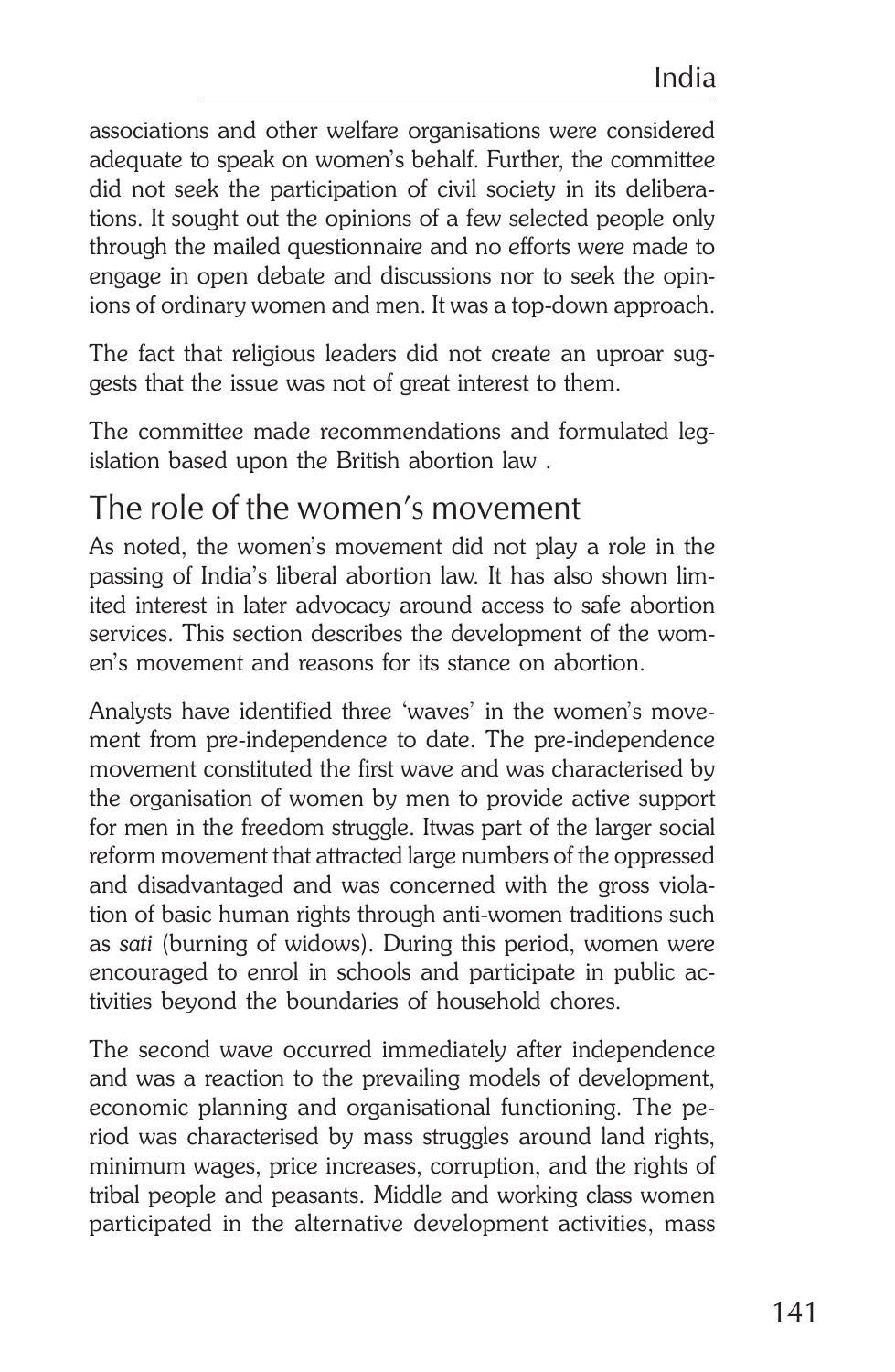struggles and agitation in great numbers and with militancy, although men and political parties led and initiated the action.

It was during the third phase, beginning in the early 1980s, that issues such as sexual harassment and violence within the family came into the public domain and were opened up to debate. During this phase the movement was more fragmented as there was no longer a common cause as there had been during the freedom struggle. Nonetheless, this fragmentation allowed different parts of the movement to pursue issues related to their own interests, concerns and convictions. At times these fragmented groups left their differences aside when the issues demanded strong lobbying and active support.

One such coming together occurred in the mid-eighties, when there was nationwide mobilisation around the abuse of prenatal diagnostics for sex-discriminatory, selective abortion. Other people's movements joined women's groups in this struggle, which openedup many controversial issues and differences of opinion among those who advocated for women's right to abortion. Some of the more important rifts included:

- Those supporting abortion as a right were faced with a 'pro-choice' lobby in favour of choice in respect of sexselective abortions;
- Those who opposed sex-selective abortion were challenged by those who supported abortion because of eugenics.

The strong feeling in certain areas of the women's movement for the need to accommodate differences of opinion worked against the development of a common position on the issue. Some of those associated with the women's movement today still do not feel able to place abortion and related issues on their agenda at all.

Firstly, some groups are not willing to accept international funding to support their activities. They fear that they may lose autonomy and that dependence on donors will limit their free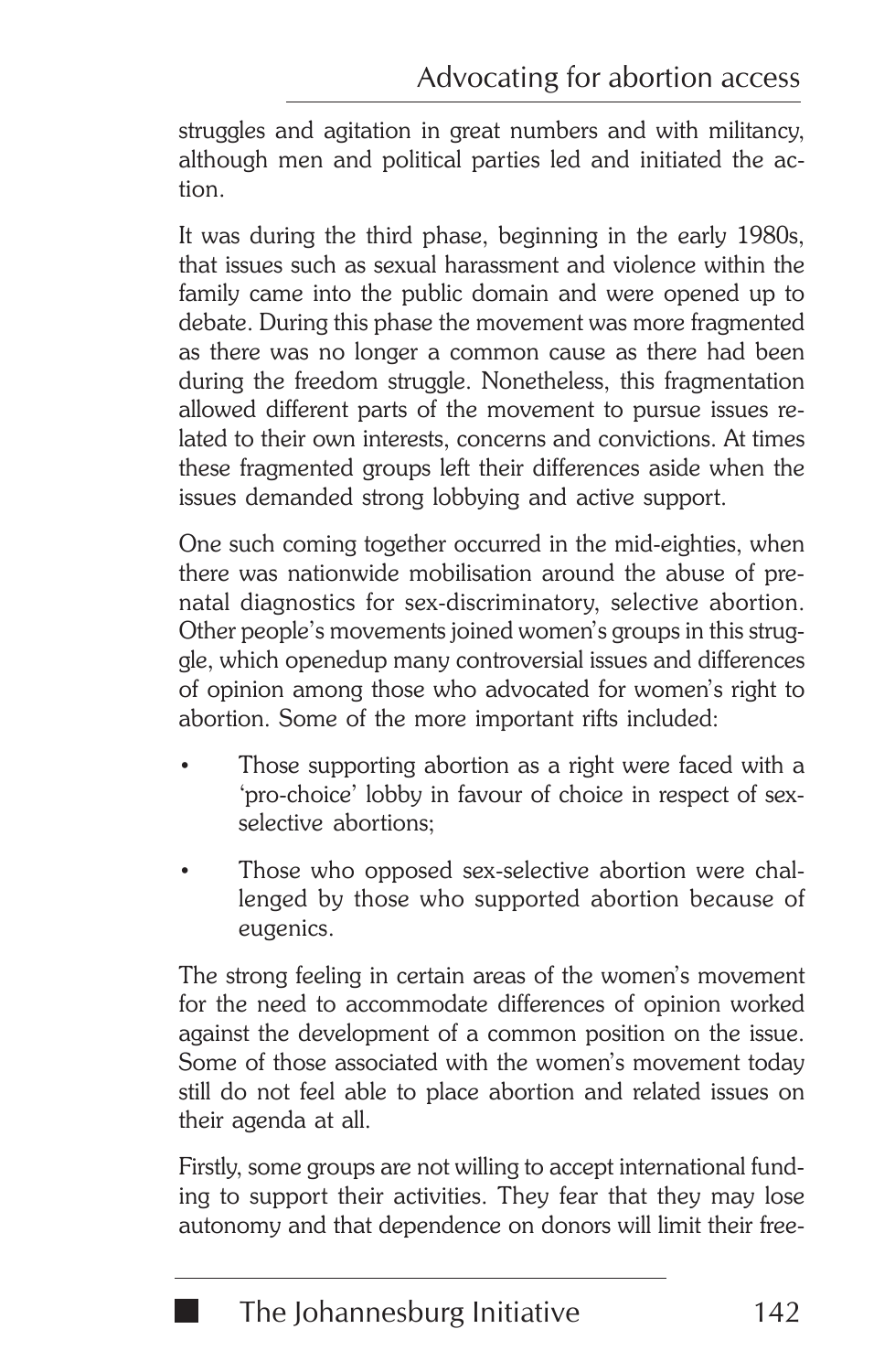dom to critique the imperialist policies of the developed nations.

Secondly, the fact that liberal abortion legislation is in place means that, theoretically at least, women have legal access to abortion care services. And in practice women are rarely denied abortion. The outstanding issues are about the quality of services and measures to reduce women's abortion needs. Ensuring proper implementation generally requires more sustained effort than simply changing legislation.

Thirdly, there are many other issues that the women's movement considers as priorities, both within and beyond the health field. In the health arena, considerable energy has been spent on addressing India's coercive population policy and fighting the use of hazardous contraceptives, such as injectables and implants. By choosing different foci, the limited resources can be used for a greater range of issues. Meanwhile, the solidarity shown on a number of occasions between different women's groups and women-centred organisations demonstrates their respect for each other's ideologies, priorities, means and methods of achieving common goals and principles.

# The role of research

In the absence of a strong interest in abortion from the women's movement, it has been researchers who have been most active in promoting more liberal ideas around abortion. In 1998, after about three years of struggle, the Maharashtra state government enacted legislation banning sex-selective abortions. In 1994, the central government followed suit. Having won this battle, some of those who had participated through health and human rights research, felt the need for further research and advocacy work on abortion-related issues. These individuals eventually formed the Centre for Enquiry into Health and Allied Themes (CEHAT). This Centre sees its role as conducting socially relevant and rigorous academic health research, promoting the well-being of disadvantaged people, strengthening the people's health movement and realising the right to health care.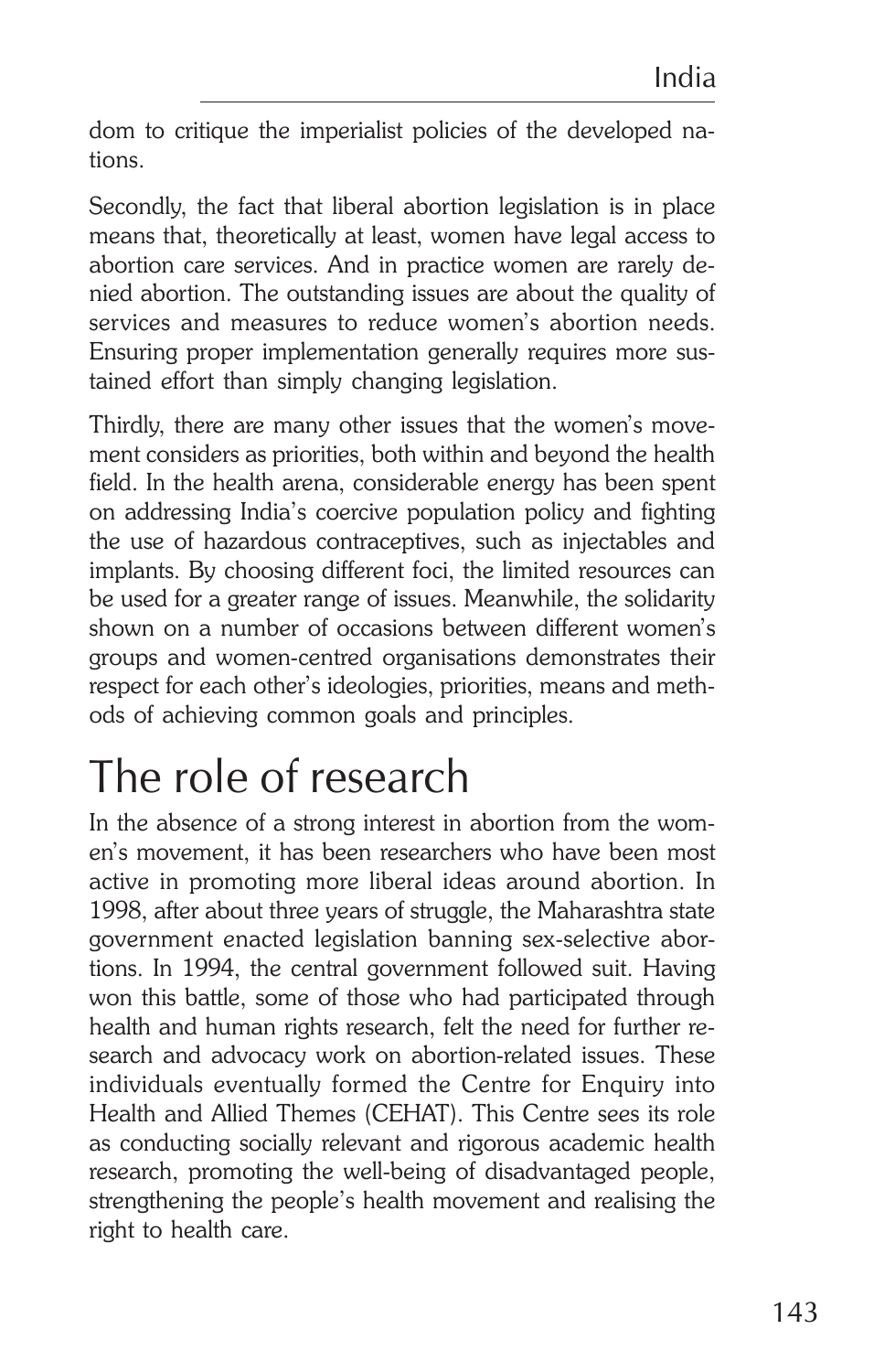When CEHAT was formed, most of the existing research on abortion had focused on the extent to which the legislation had contributed to fertility reduction and to understanding the socio-economic and demographic profile of women seeking abortion care services. There was little or no attention paid in research to improving the quality of services or the extent to which the legislation safeguarded women's health by preventing exposure to unsafe abortion services.

Indications that the legislation was not being properly implemented prompted CEHAT to start with a scenario analysis of induced abortions in India and of the health care system more generally. The second focus was a critical examination of the content of the legislation to ascertain why it was not providing the hoped-for benefits for women.

CEHAT's examination of the health care system exposed:

- the inadequacy of services provided to the rural population by both the public and private health care sectors;
- the inadequate equipping in terms of staff and infrastructure of the primary health centres which constitute the lowest level of the state health care delivery system in India;
- the fact that, in the absence of adequate public health services, many people were seeking health care from private providers who were charging exorbitant fees;
- the lack of regulation of private sector provision.

The research into abortion services found that the number of MTP institutions increased about fivefold between 1972 and 1997. The number of MTPs performed at these institutions over the same period increased by only about 40%, suggesting more widespread access, but fewer abortions performed per institution.

Despite the increase, there is still far less provision than there could be. There were over 22,010 primary health centres, 2,662 community health centres, and 13,692 hospitals in India in 1997 (Ministry of Health and Family Welfare (MOHFW)), all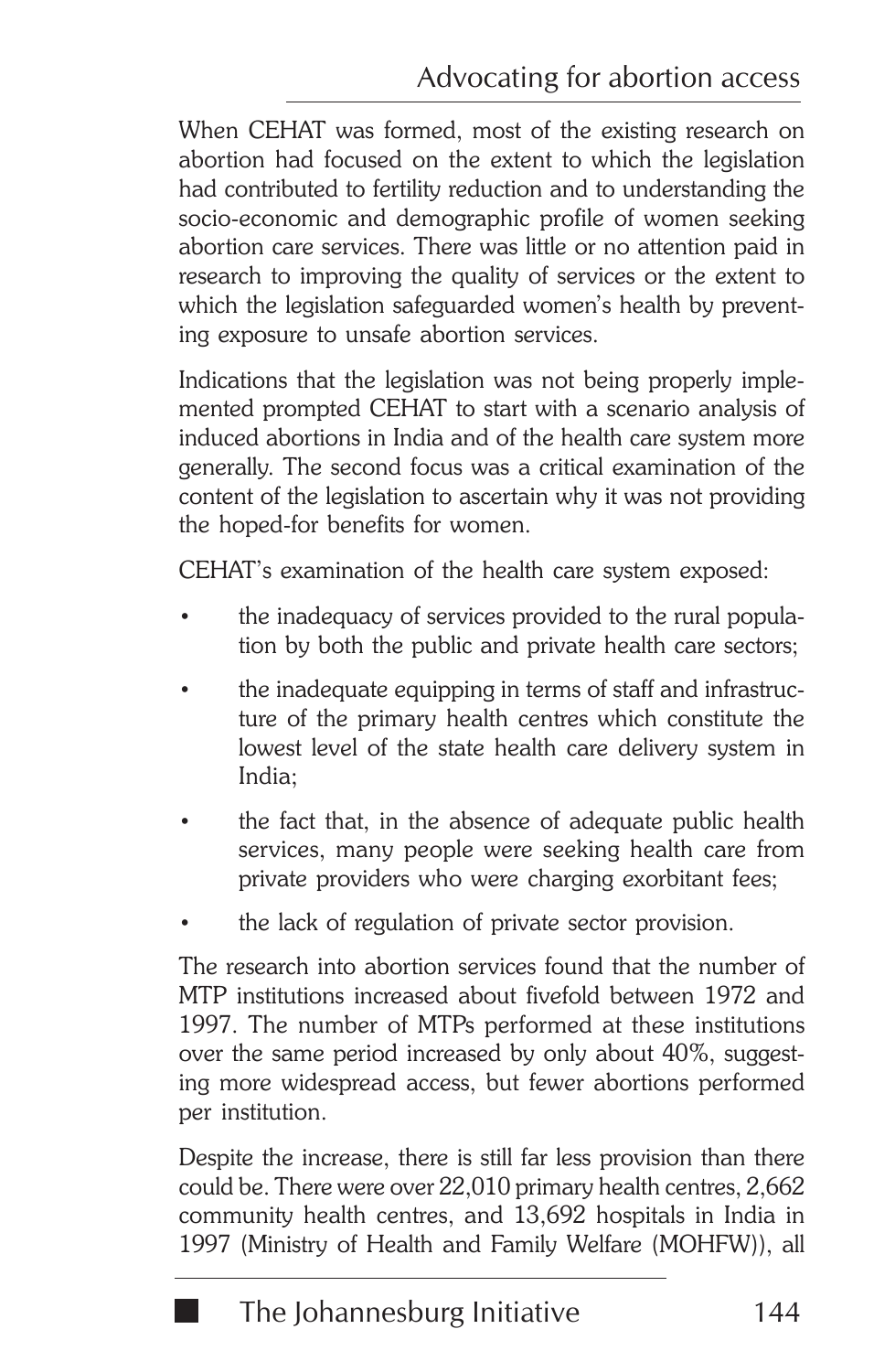of which were eligible under the MTP Act to offer MTP facilities. Yet only 8,891, or 23%, of these were approved MTP institutions. The institutions each conducted, on average, 61 legal induced abortions every year. If these institutions were to conduct all the estimated 4.7 million induced abortions (Jesani & Iyer, 1993) in the country, they would be required to perform an average of 529 abortions each year. Such a nine-fold increase in work would seriously compromise the quality of care unless something is done to increase the number of registered institutions. To make matters worse, the available services are distributed unequally within the states, between private and public sectors, and between rural and urban.

The findings of CEHAT's examination of the legislation are summarised in the critique of the legislation above.

As CEHAT took forward its abortion research and advocacy agenda in the 1990s, other groups also pursued research that contributed to understanding the abortion issue. The initiatives included a national level study on illegal abortion conducted by the governmental Indian Council for Medical Research, a community-based study of induced abortion conducted by King Edward Memorial Hospital Research Centre in Pune and an assessment of the quality of institutional-based abortion care conducted by the Centre for Operation Research and Training.

### Combining research and advocacy

The research process helped CEHAT identify the constituencies which could be influenced by the proposed advocacy initiative. The most important constituencies were the state machinery, the medical community and ordinary women and men. Given limited resources, CEHAT decided to limit its advocacy efforts to the state or provincial level. The discussion which follows describes, chronologically, what CEHAT studied and how it embarked on advocacy in respect of each.

### Women's needs

CEHAT utilised a community-based, qualitative approach. The research was woman-centred, and removed from the popula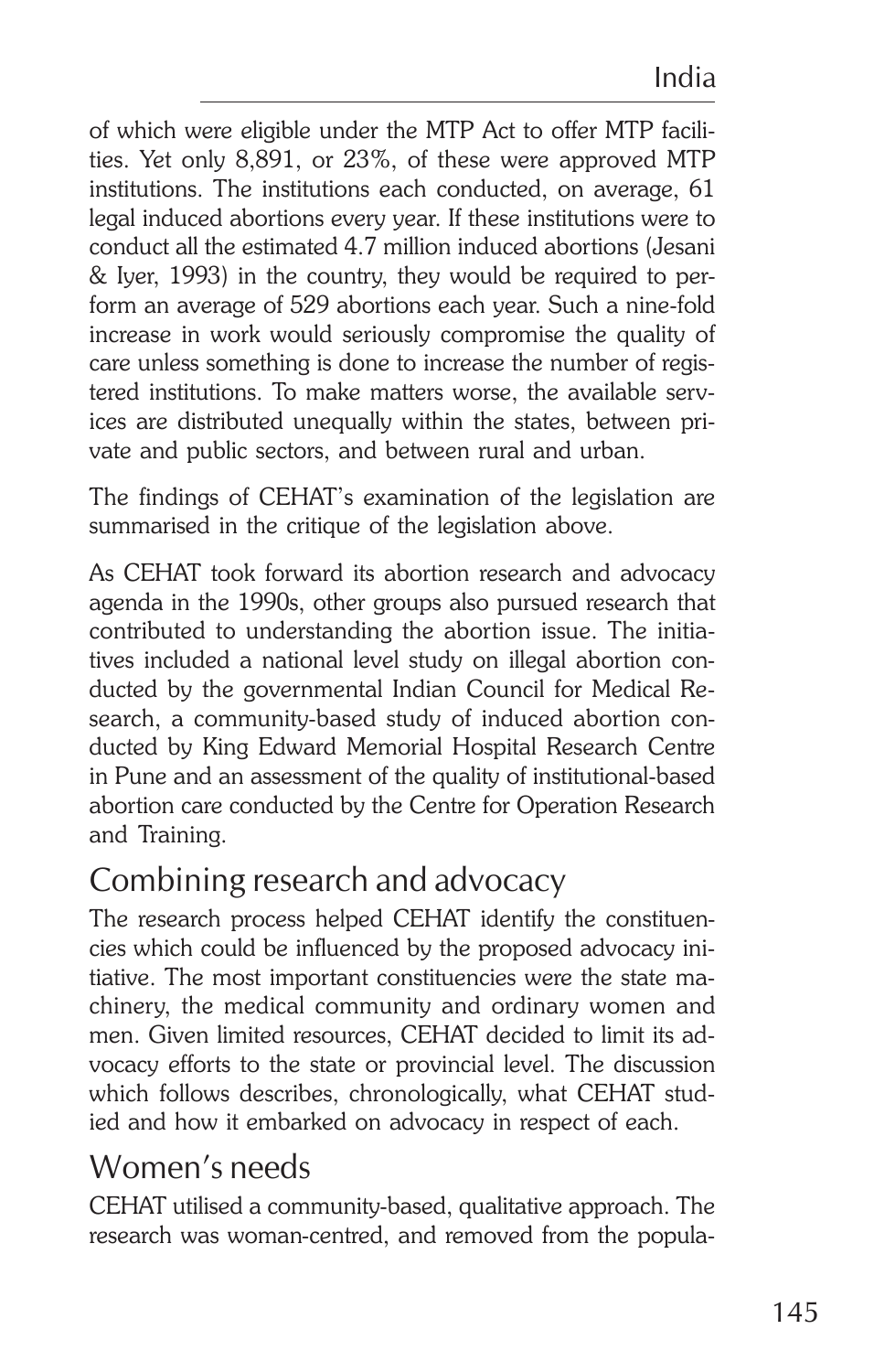tion control perspective that dominated abortion research for the two decades after legalisation. The research revealed that women were largely unaware of the fact that abortion is legaland provided free of charge at public health care facilities, including PHCs. When the legislation and situation was explained to them, most were in favour of universal access to abortion care services.

Their concerns in seeking abortion care were not identical to concerns in other health-seeking situations. While women opted for abortion in a range of situations, they were not free of moral dilemmas and feelings of guilt about doing so. As even talking about abortion remained taboo, CEHAT found that women attached considerable importance to confidentiality, speed of service and the husband's signature not being compulsory (Gupte et al, 1999). The fact that many women appeared willing to trade safety and quality of care considerations for assured confidentiality helps explain why the private sector is often the preferred source for abortion care services.

#### **Advocacy: Issues and strategies**

CEHAT chose as its advocacy goals the development of a mechanism for building awareness in society about abortion legislation and for changing attitudes. The organisaiton prepared a booklet and slideshow in the local language, which covered the medical, legal, socio-cultural and political aspects of abortion. The materials were prepared with the participation of the women from the community and drew heavily on the insights gained in the research. To date, about 3,000 copies of the booklet have been disseminated.

While 3,000 is a small number for dissemination to the population, the materials have reached larger numbers through the use of networks. For example, the materials have been used in a 'Women and Health' initiative, which brings together a statewide network of NGOs working on women's health and related issues. Middle-level health workers in these NGOs underwent a year-long training programme on gender-sensitive women's health care. The workers are members of the com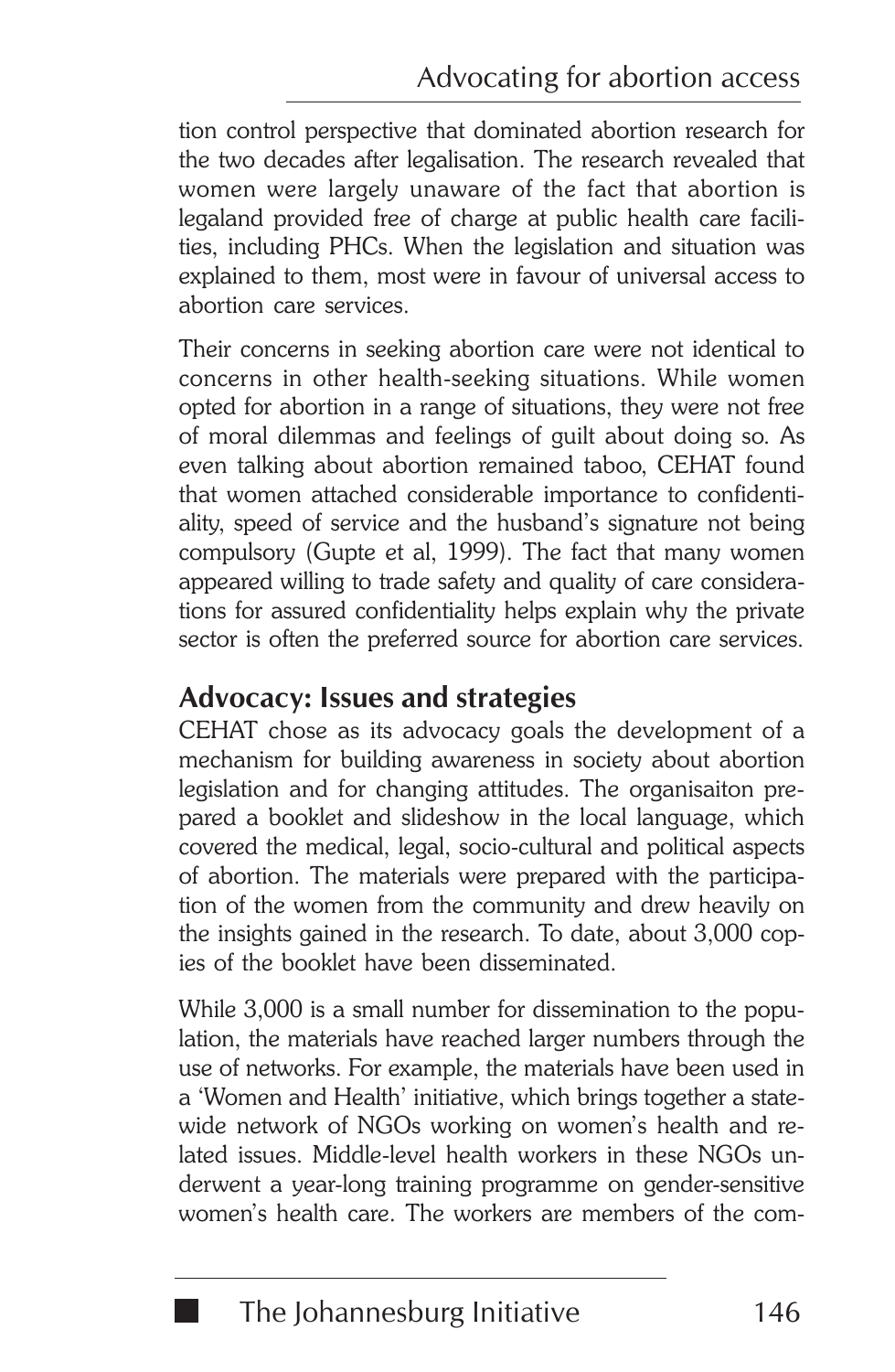munities in which they work and thus ideally placed to take the message further.

The booklet was launched at a public function that was opened by the Deputy Director of Health Services in the state and to which CEHAT invited NGOs and women's groups, activists, people's organisations, office-holders of medical associations, leading gynaecologists and the press. A gynaecologist, women's activists, and the Deputy Director shared the platform to express their views about women's health and women's abortion needs. The public function served as an expression of solidarity among the groups and a collective commitment to the cause.

CEHAT also attempted to provide the resource material to service providers constituting the upper cadre of the state's public health sector. These were the civil surgeons who are the chief medical officers in districts and officials at the state-run district hospital who are responsible for overseeing MTP performance and approval of centres in their districts. There was also some outreach to grassroots health workers from the public health care sector. Unfortunately, despite their attempts, CEHAT was unable to use the official Information, Education and Communication (IEC) Bureau to disseminate the booklet. It seemed that CEHAT would have to pay for this facility and perhaps also contribute in terms of labour. The organisation chose instead to devote its energies to disseminating the material through the NGO networks.

The slideshow was designed for illiterate and newly literate people and contained visuals as well as text. It was primarily used in training programmes, especially to train trainers. Dissemination was constrained by the need for a slide-projector, basic training for animators and the costs involved in these. It was thus comparatively less accessible than the booklet despite its tremendous educational potential. The NGOs which served as anchors for large networks of smaller grassroots groups were able to use the slideshow in combination with the booklets.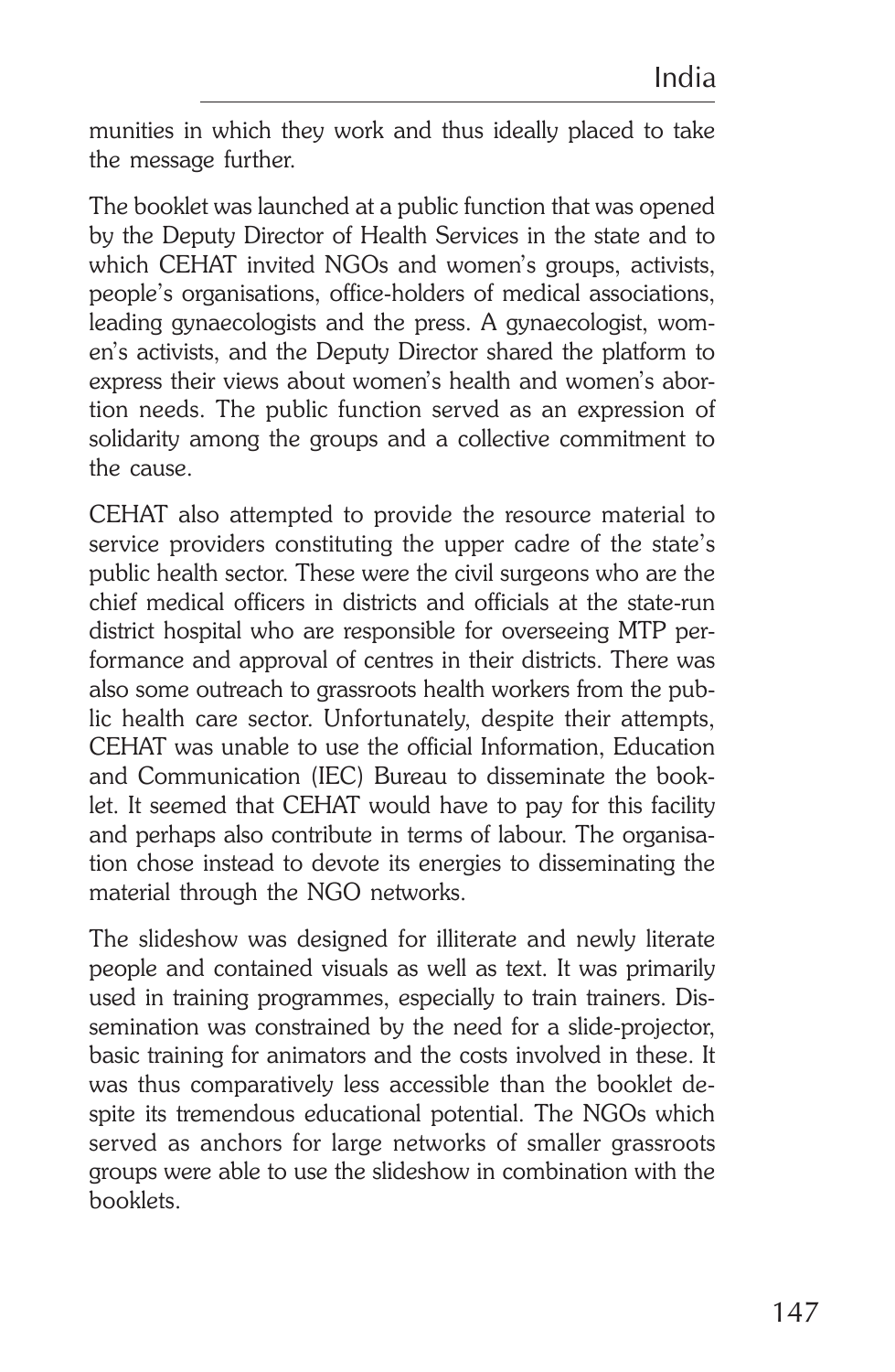The above efforts to disseminate the booklet and slideshow were geared to the large rural population. For the urban population, CEHAT made use of the mass media, especially the local press. The organisation wrote articles for daily and weekly newspapers and received some positive response from readers.

#### Expansion of abortion services

Given the inadequacy of current service provision, CEHAT's research:

- Explored ways of accommodating medical professionals other than the practitioners of allopathy who are currently the only ones legally allowed to provide abortion care services;
- Explored the feasibility of introducing abortion methods such as manual vacuum aspiration (MVA) and misoprostol (RU486); and
- Explored the feasibility of involving paramedics in abortion service provision.

The research looked at both legal and medical feasibility and drew on the experience of other countries, both with similar andcontrasting health care systems and health status. The research also examined the capacities and skills that existing medical and nursing courses impart, particularly to students of Indian systems of medicines.

#### **Advocacy: Issues and strategies**

In conducting this research over a four-year period, CEHAT interacted with women' groups and grassroots organisations, health activists, the medical community, the nursing and paramedic community and state administrators. This interaction gave visibility to the issue and built awareness.

CEHAT organised a state level consultation in 1998 for which it prepared background discussion papers. The organisation also invited representatives of other constituencies to share their perspectives on alternative methods for expanding abortion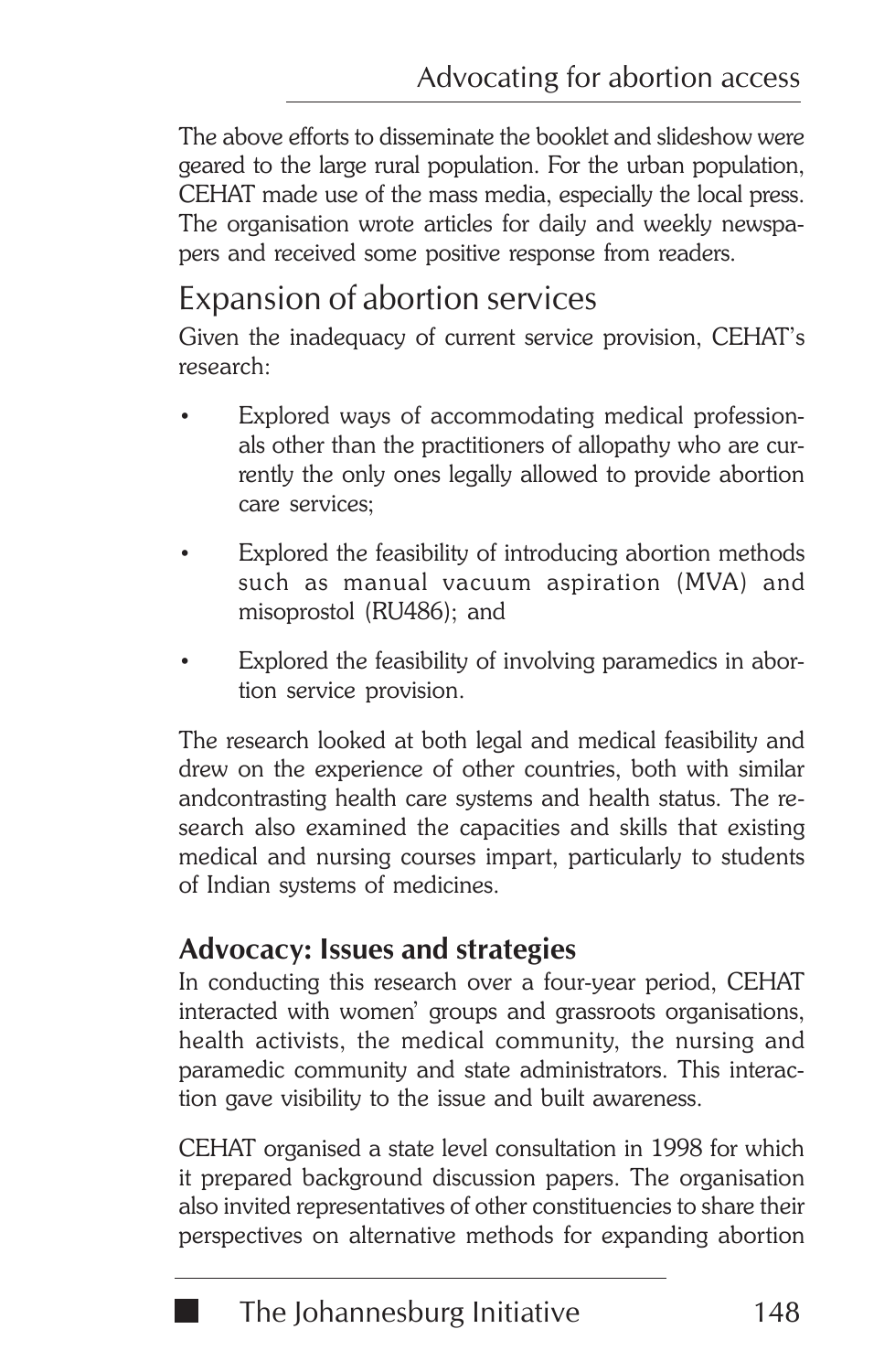care services. Invitees included medical officers from the public health care sector, office-holders of the medical and nursing association, women's groups involved in running training programmes for grassroots level health workers and middlelevel health workers engaged in service provision. CEHAT decided not to invite state representatives as they feared it might hinder open dialogue among the other representatives.

As anticipated, many of the issues were not resolved as participants held often divergent views about them. The allopaths were against any expansion on the grounds that MVA is not a method with acceptable efficacy. The allopaths also did not approve of the idea of accommodating medical practitioners from other systems of medicine for abortion service provision.

As regards paramedics, CEHAT had thought that imparting skills would help to change the power relationship between them and those with more formal qualifications. Paramedics were not willing to take on any additional duties, however, given their responsibility for all the work in the state's Family Welfare Programme.

Only the women's health activists were prepared to explore the involvement of paramedics in MVA. They were also in favour of promoting other medical methods of menstrual regulation such as misoprostol. However, they emphasised that improving the existing public health care system was essential. They cautioned that, in the absence of an improved and accountable health care system, introducing such methods would only add to women's suffering.

The different opinions highlighted the conflicting interests of the constituencies. The consultation also gave CEHAT, as advocates, greater clarity as to which issues to tackle in the short, medium and longer term. For example, expansion of services seems to present a tougher challenge for advocacy purposes, especially as it is still in the conception phase. It is perhaps easier to concentrate on those issues related to improvement of the quality of existing abortion services.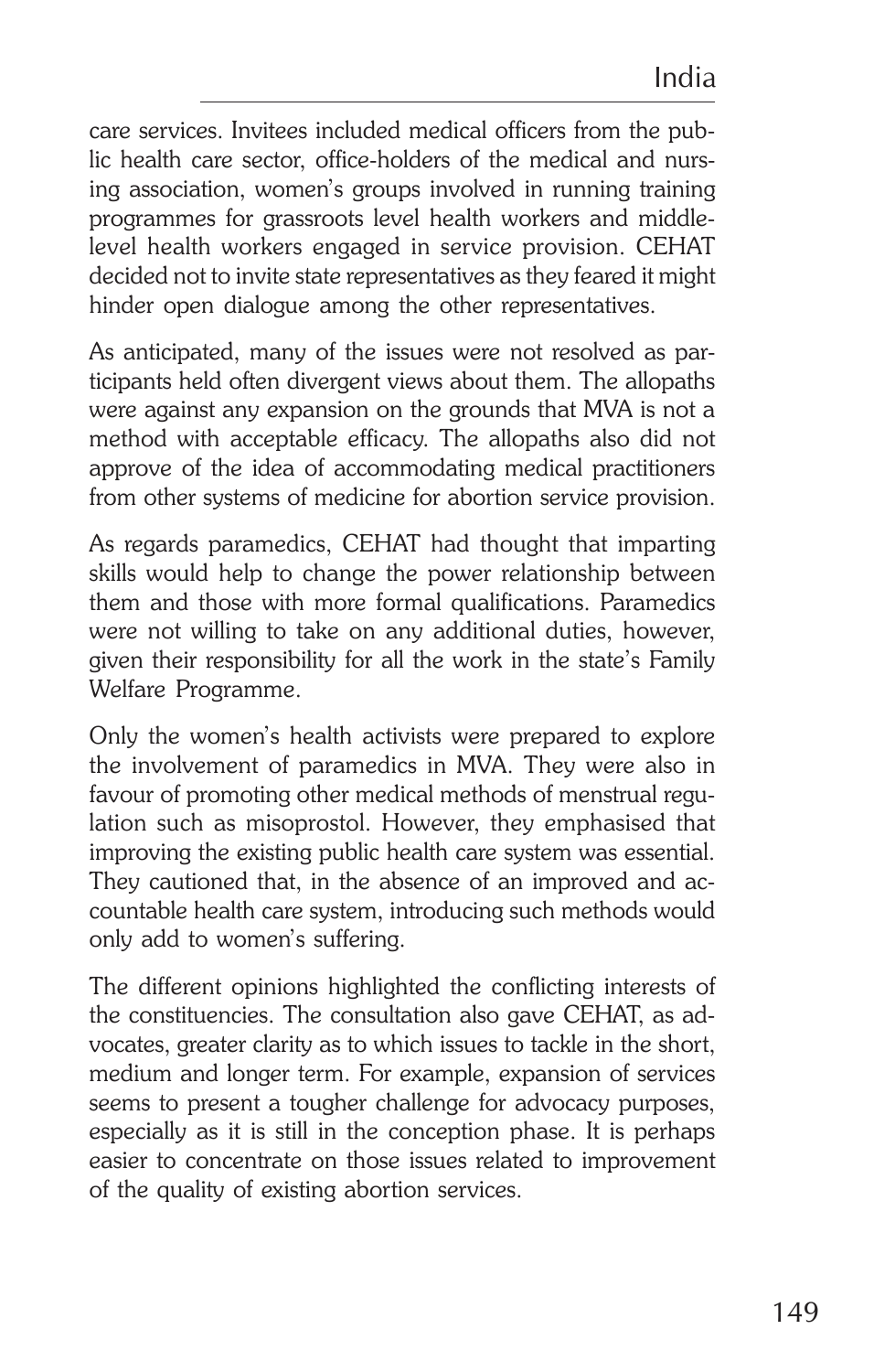### Providers and state administrators

CEHAT's research in respect of providers focused, firstly, on their knowledge and opinions on abortion-related issues. A second research focus in this area involved an institution-based assessment of the nature and quality of abortion care services. Among state administrators, CEHAT enquired about knowledge of abortion-related laws and procedures, as well as problems encountered in providing services. The investigation covered rural and urban areas, private and public, and registered and non-registered facilities. It also covered all systems of medicine, not only allopathy.

The research revealed that providers, like women, were not adequately informed about abortion law. The immediate need, therefore, was to inform and educate the medical community. The quality of both general health care and abortion care was found to be abysmal on almost all the indicators, both medical and non-medical. Abortion care services were, if anything, worse than other areas because women needing abortion services are generally vulnerable and unable to negotiate for quality care. The situation is aggravated if the woman is having a repeat abortion, or has conceived outside of marriage. The research also revealed that the some of the state requirements for registration as a provider of abortion were stringent and impractical given the status of the health care system.

#### **Advocacy: Issues and strategies**

CEHAT feared a backlash and withdrawal of support from the medical community because the research painted such a negative picture of the existing situation. It chose instead to appeal to the medical community on the basis of the risks that women are exposed to because of the poor quality of services.

The organisation focused on two issues. Firstly, on the information needs of providers about the legislation and about the administrative and technical details of approval procedure for MTP facilities. CEHAT used the information needs of the providers in the semi-urban and rural areas to make alliances with this powerful community. Secondly, CEHAT focused on inter-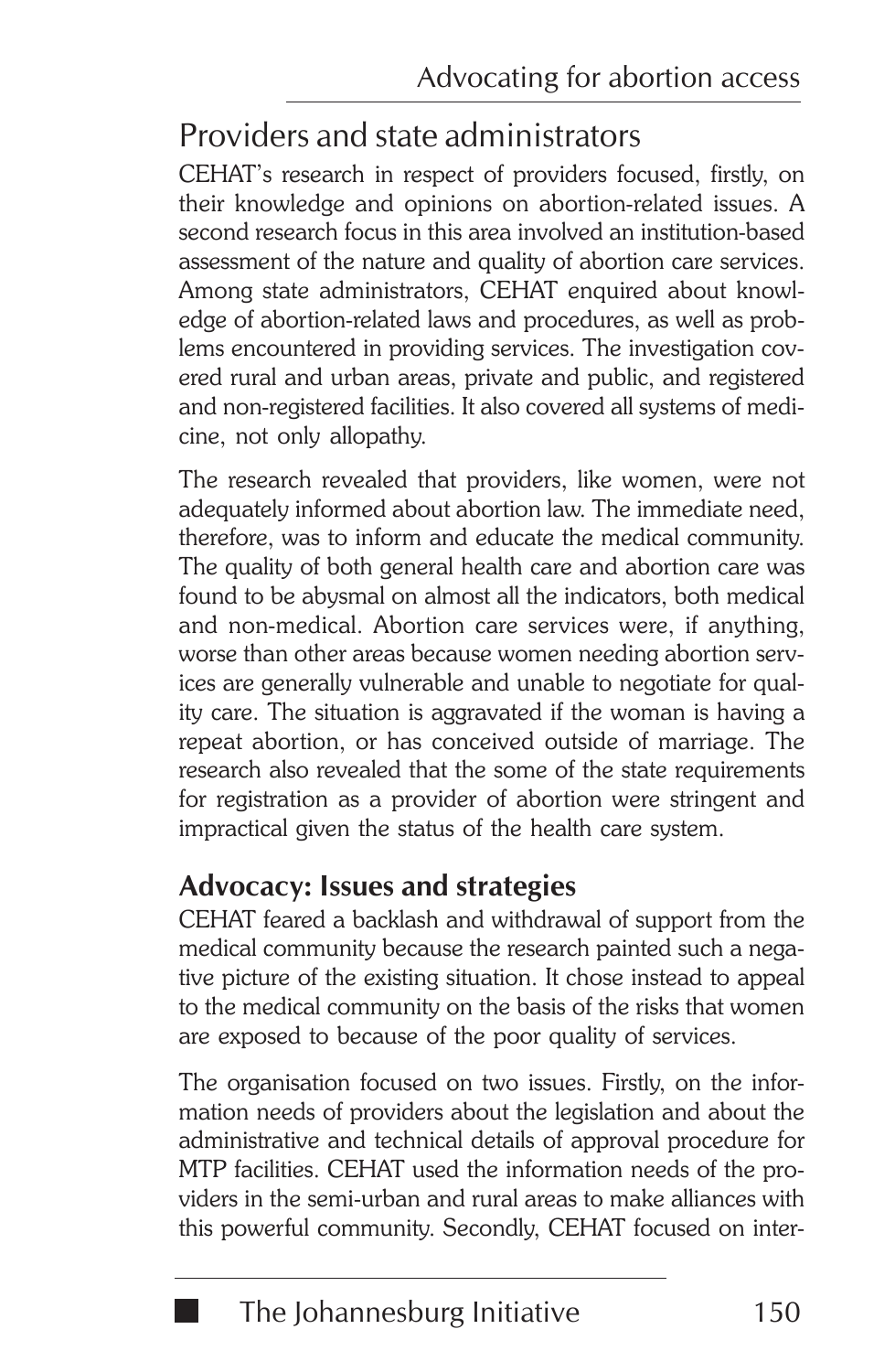action with state administrators to change the restrictive rules that were obstructing MTP approval for many. In India, as in many other countries, interacting with the state machinery means patience, sustained effort and a readiness to make frequent trips to the Directorate of Health Services and Ministry.

With this strategic conceptualisation in mind, CEHAT organised a meeting-cum-consultation to communicate the research findings. Representatives of the medical community (both respondents and others), office holders of medical associations and Federation of Obstetrician and Gynaecologists Society of India and state administrators were invited. In particular, CEHAT ensured that the Deputy Director, MTP Cell, State participated in the meeting. The agenda included the tabling of a draft booklet containing a guideline for MTP registration and other relevant information. CEHAT also tabled a draft recommendation for relaxing state-specific requirements in respect of registration.

The information about the existing situation was presented as resulting from systemic problems rather than holding individuals responsible. The documents tabled included both information and well-reasoned arguments as to why alternatives were preferable. Information obtained through interviews with the state administrators responsible for implementation of the act contributed to make the documents useful. Consultation with experts was also important in explaining the alternatives and in drawing up arguments to counter possible resistance. CEHAT's primary agenda in organising this event was to consolidate alliances with concerned constituencies by strategising on the weak links in the existing service delivery system. The organisation hoped that building alliances and facilitating the processes required for improving access to safe and legal abortion care services would complement each other and achieve a better advocacy outcome, both in terms of quality and multiplier effect.

The booklet on MTP registration guidelines was subsequently finalised after a consultative meeting with representatives of the medical community, including non-allopaths and the state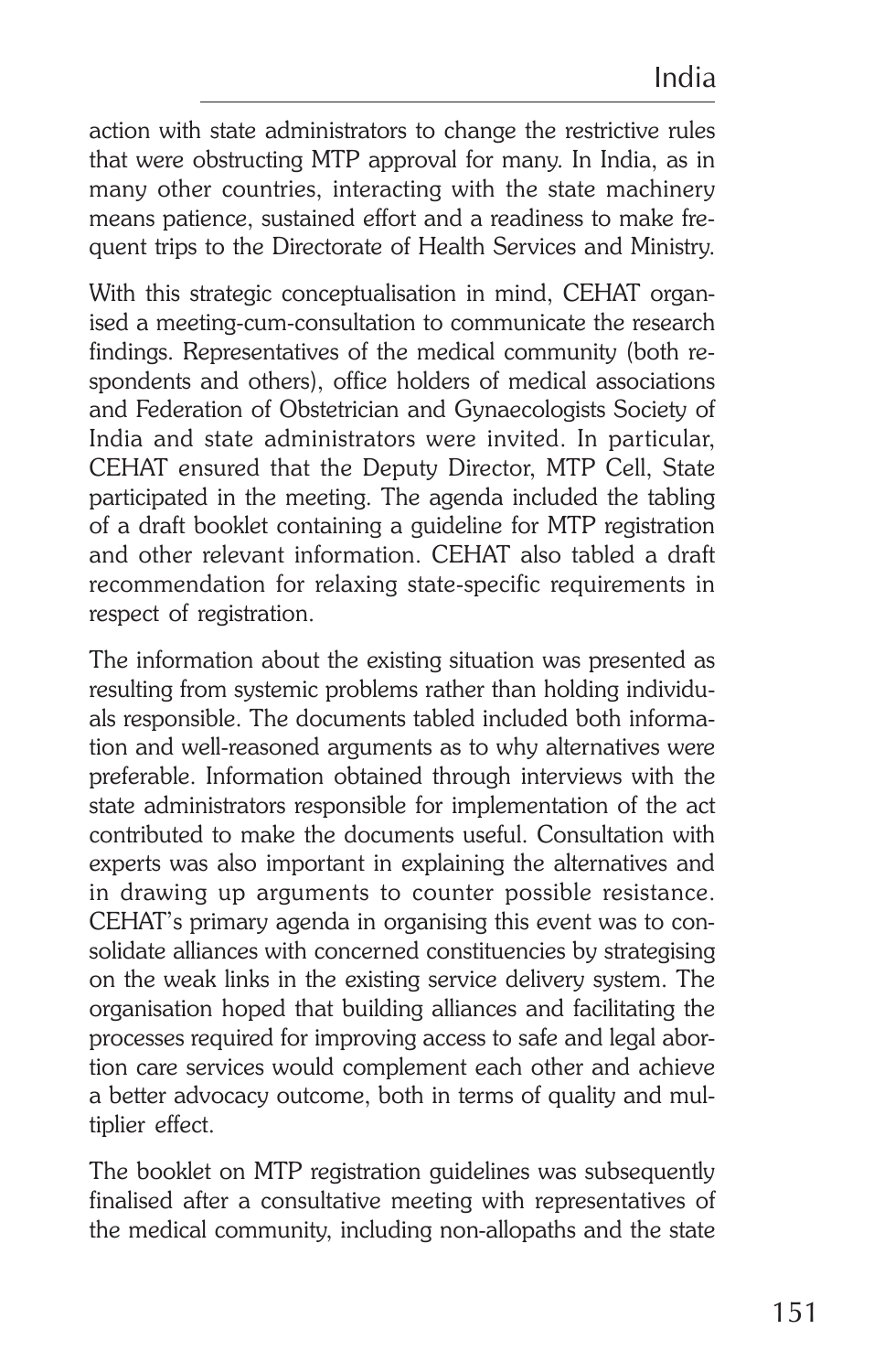administrators. The consultative meeting helped to develope a positive attitude towards the initiative among medical professionals. The group also entrusted the responsibility for pursuing the draft recommendations with the Directorate and the Ministry to CEHAT. The organisation has since persuaded the state machinery to accept certain of the recommendations of the state-level consultation. One recommendation that was not entertained was that of allowing non-allopaths to be assistant abortion service providers.

The combination of agendas in a single meeting proved to be a fruitful strategy in earning the confidence of both service providers and state administrators. It also served several other purposes. It provided an opportunity for representatives of all parts of the medical community to share their problems with the most senior person from the Directorate of Health Services in the state. The state administrators were able to share their financial, personnel and other constraints with the providers and both constituencies were forced not only to understand each others' constraints, but also to develop tolerance toward each other.

CEHAT has since been invited by the state to design a training module and conduct a training programme for civil surgeons. Civil surgeons constitute only a small fraction of the entire health care sector, but, because they are in charge of the public health care sector for the entire district, successfully educating and sensitising them would have a snowball effect.

## The challenges ahead for advocacy

The first challenge is to improve women's access to safe, legal and affordable abortion under the current law. This implies addressing the bureaucratic hurdles by informing all those concerned about the details of the registration procedure. It implies sensitising and educating medical professionals in the public and private health care service sector and putting pressure on the state to increase the health budget.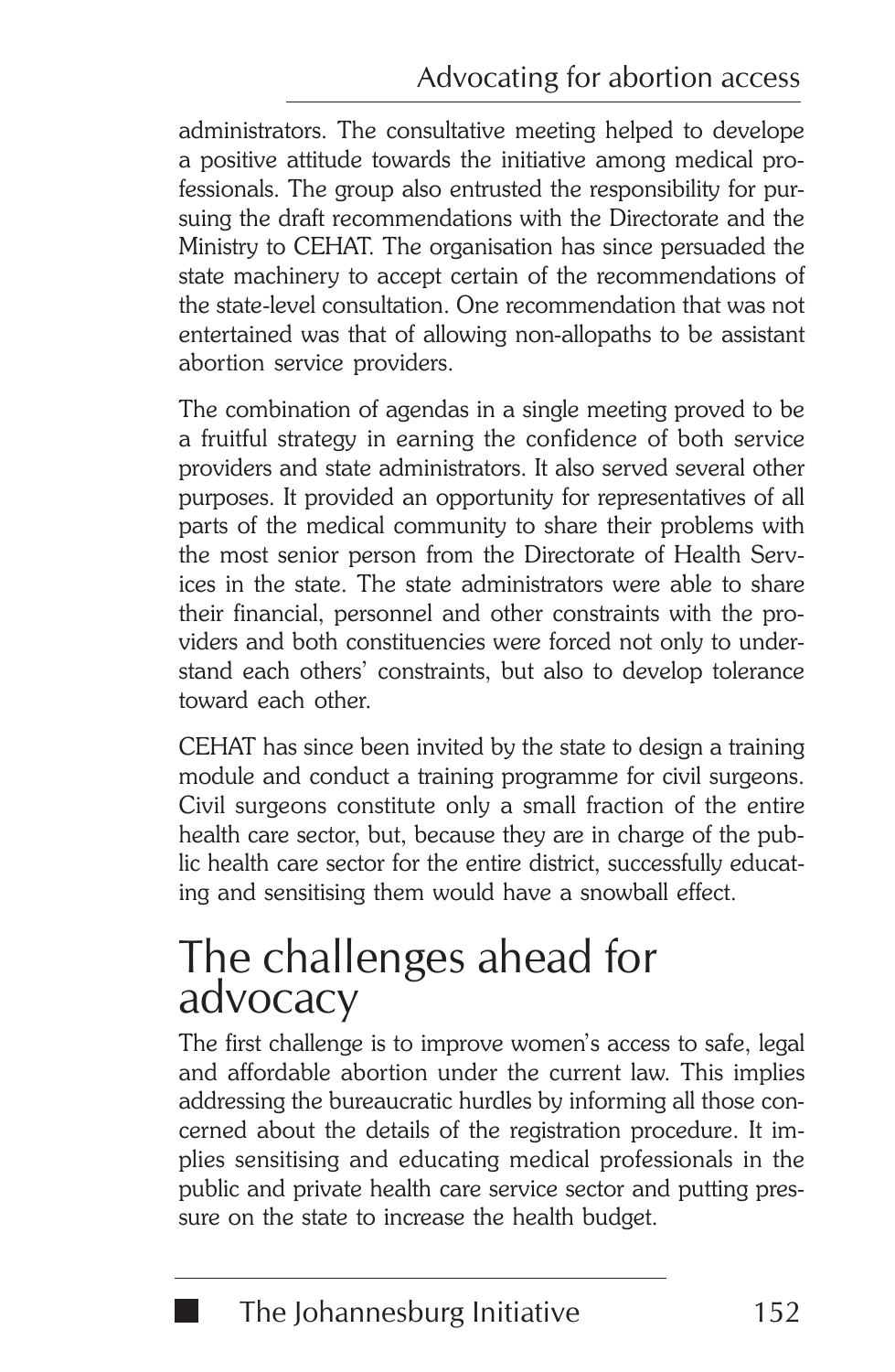The second advocacy issue is the need to articulate the right to abortion without compromising on a position that opposes 'selective abortion' on the grounds of commitment to human rights.

The third advocacy issue is to find ways to reduce women's abortion needs. This necessitates an improved and assured supply of safe contraception without coercion and education on how to use it. It also requires advocacy for women's right to reproductive decision-making and the separation of this from the population control ideology.

Access to abortion care services cannot be attained outside of the context of general health services. India will never provide adequate abortion care services until there is comprehensive health care for all the population. Advocates for abortion thus need to join up with advocates promoting universal health insurance and those who promote regulation of the private health care sector. Abortion advocates also need to network with women's groups and mass organisations. In particular, it is important to interact with health groups and initiatives such as the People's Health Assembly and women's health networks such as the Women and Health Network.

Advocacy for safe, legal and accessible abortion services faces a range of challenges. These include:

- Limited financial, human and other resources:
- The country's geographical spread and cultural diversity;
- The sometimes conflicting interests of women as users of services and medical professionals as providers;
- Ideological differences and differing priorities between the different groups who need to form part of the lobby; and
- The danger that, with a fundamentalist state, too hard a push for reform of the existing abortion legislation without mass support could spark efforts to remove the opportunities available at present.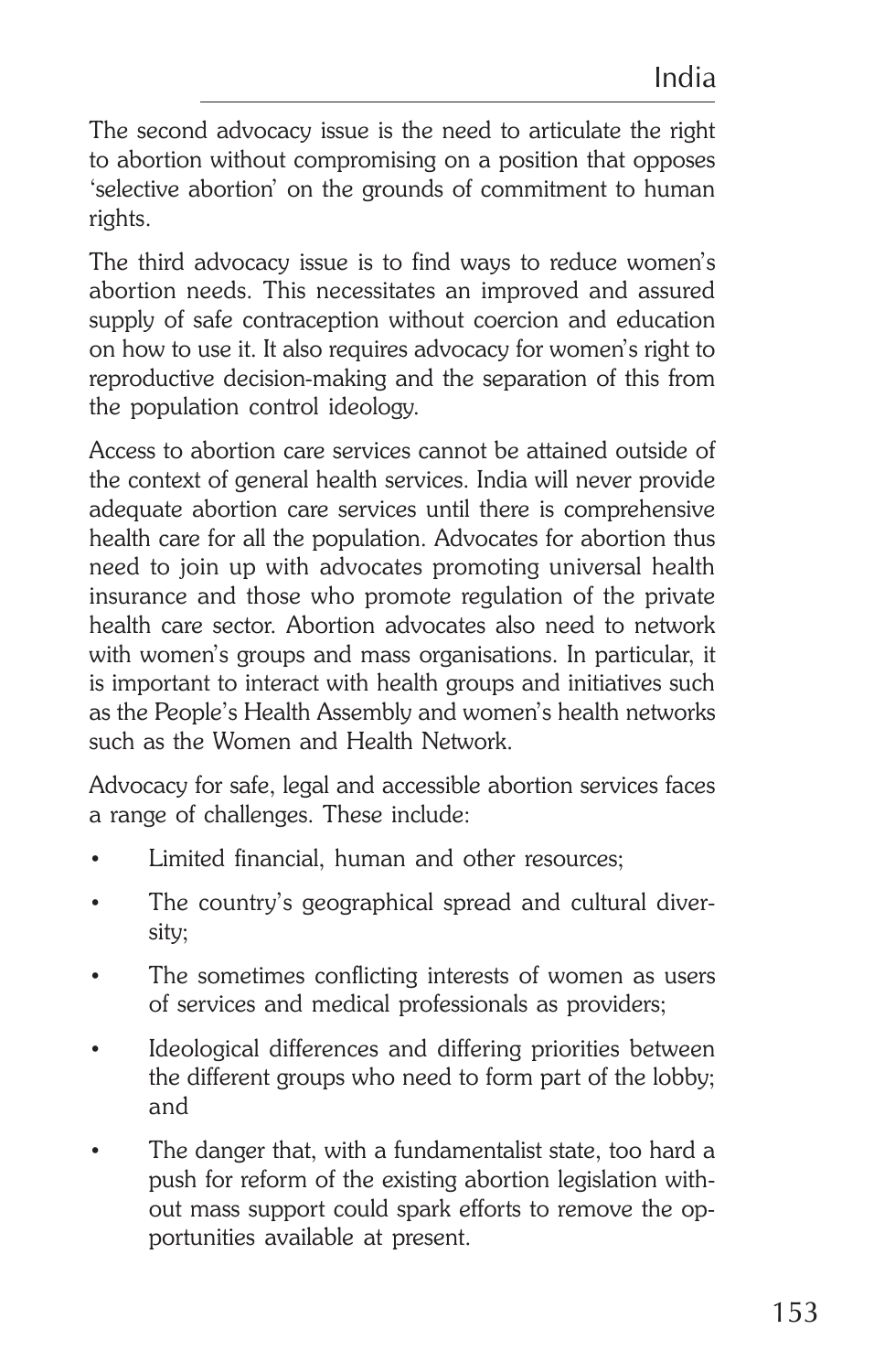# Lessons learnt

- It remains a challenge to fight for quality abortion services even once seemingly liberal abortion legislation is in place.
- It is difficult to mobilise the masses around the single issue of abortion when the majority of the population lacks access to the means to satisfy their basic needs.
- As a consequence, it is difficult to motivate people's organisations to participate actively and in a sustained way in abortion advocacy campaigns. Their efforts and priorities are concentrated around people's basic needs for survival.
- Because the potential of enactment of liberal abortion legislation is viewed too optimistically and because of limited resources in terms of human energy and finances, abortion advocacy has a low priority on the agenda of the women's movement.
- Liberal legislation, if not complemented by an adequate implementation plan, will not achieve what it is meant to achieve. The plan must include strategies for awareness building among the concerned constituencies, such as service providers, women and their families, implementers and bureaucrats.
- CEHAT's abortion advocacy initiative, although dominated by non-medical people, earned credibility through rigorous research and by giving due weight to the problems faced by both service providers and state administrators.
- The unregulated and dominant private health sector is difficult to target with conventional methods of advocacy given the power and monopoly they enjoy in health care service provision in India.
- A broad-based advocacy campaign is an appropriate strategy in the initial phase to make the issue visible at